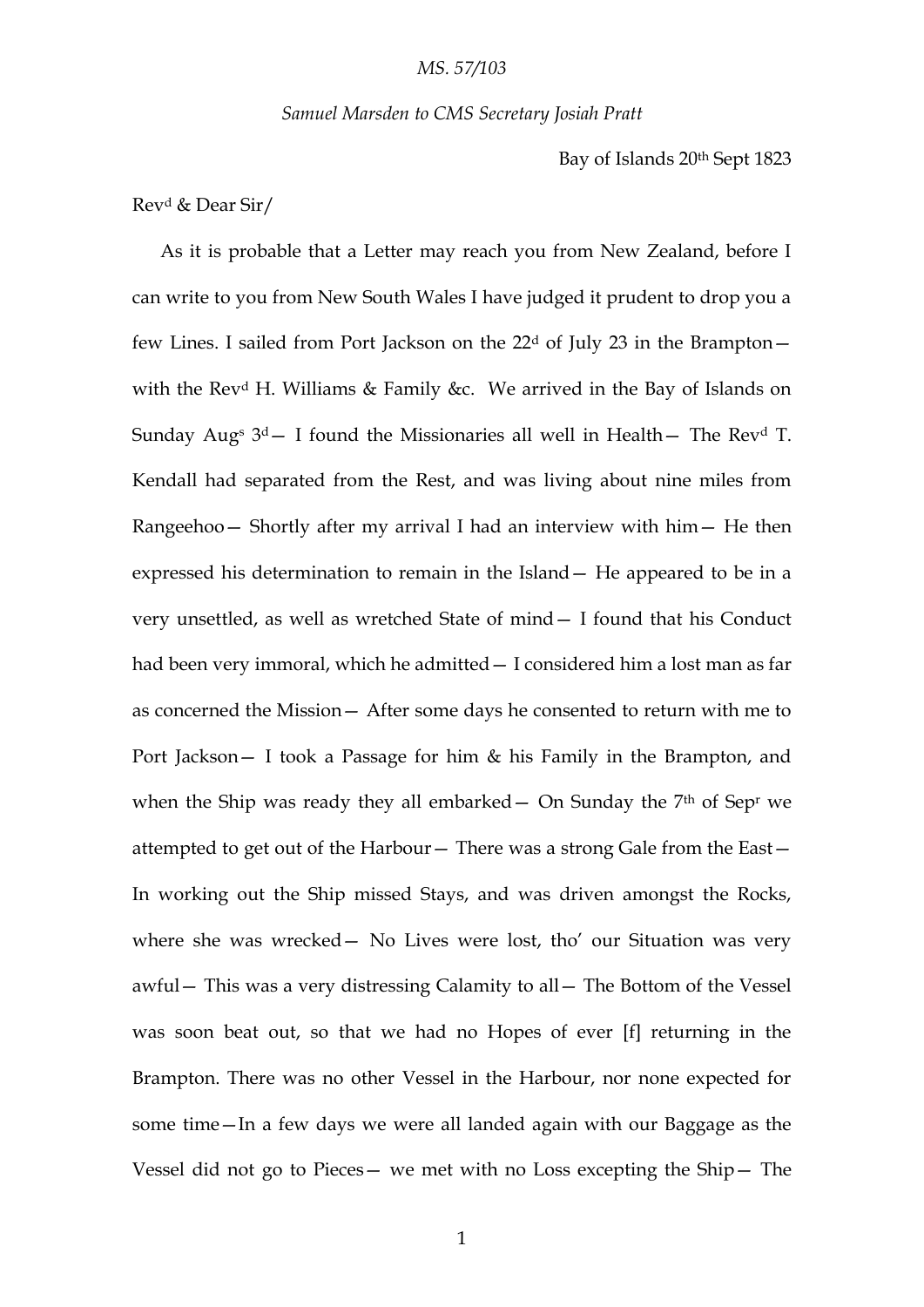#### *Samuel Marsden to CMS Secretary Josiah Pratt*

Natives behaved exceeding well— and did not take from us the smallest Article— upon the whole it was a merciful Shipwreck. I shall send you the particulars from N.S. Wales. I had also M<sup>r</sup> Cowell & Family on Board— The whole number under my Charge were 16 Europeans & 12 Natives - We have had a very anxious time – I am sorry to say, M<sup>r</sup> Cowell has acted, as I thought he would do before he left the Colony— To say the least, he is an extremely inactive man— and totally unfit for a Missionary in every Respect— a perfect drone in the Hive— I think I never knew a man so completely idle— I had many differences with him at Port Jackson on Account of his Idleness, and Expenses— but at one time he had his Friends in the Corresponding Committee, which gave him an Advantage over me— I shall leave him to himself when he once lands in N.S.Wales— M<sup>r</sup> Kendall admits he was wrong in bartering with the Natives for their Property with Muskets and Gunpowder— All the Missionaries have given up that Barter now, and are convinced of the evil of it— The Chiefs do not expect to receive either Muskets or Powder from the Missionaries— They know it is contrary to their Instructions— This Barter had a very prejudicial Effect upon the Chiefs of the [f] distant Parts of the Island who were not able to procure Muskets— They complained much to me of the Missionaries for selling Muskets; and when they have been brought Prisoners of war to the Missionary Settlement, they have made the same Complaint— On my arrival I found the Missionaries had fallen into another serious Error. Some of them had purchased Provisions from the Natives with Dollars— Many of the Natives applied to me for Dollars— I saw this evil would be as great as the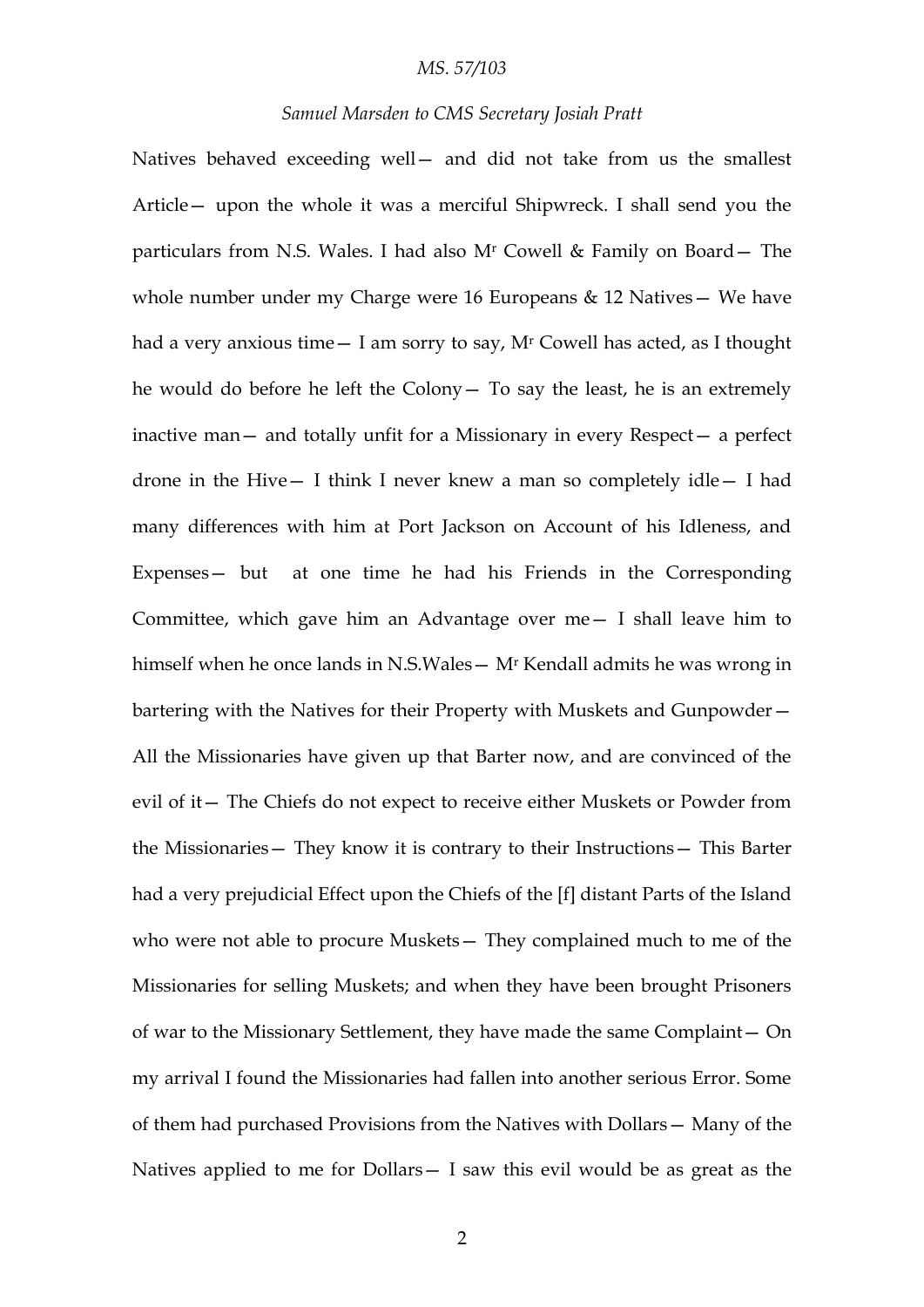#### *Samuel Marsden to CMS Secretary Josiah Pratt*

other, as this would furnish the Natives with the means of purchasing Muskets either from the Ships, or Port Jackson— I enjoined upon the Missionaries not to pay for any thing in dollars. If they can get our Silver, the Natives will never take our Iron— The Missionaries are under no necessity of doing this— They want for nothing— No Persons can have more of the Comforts of this Life than they enjoy— The difficulties the Missionaries have met with in New Zealand, have originated from amongst themselves; from their perverse Tempers, their Pride Envy, and a secular Spirit— There was no Subordination, no union of Sentiment, no Co-operation, no regular System of Action— Every one did what was right in his own Eyes; and most neglected the work of the Mission— There are some pious, and sincere— and wish to promote the object of the Mission, but these were overpowered by the ill-Tempers, or opposition of others— [f] When men will not do their duty, it is best to dismiss them at once – because they are an Hindrance to those that would— I have endeavoured to arrange the Concerns of the Mission as well as I am able, and I hope they will as a Body go on much better— M<sup>r</sup> & M<sup>rs</sup> Kemp are very Choice People— when Mess<sup>rs</sup> Kendall  $\&$  Cowell are removed, I think others will act with more Propriety  $- I$ have put what Restrictions I could upon the Expenditure of the public Stores – A proper value has not been put upon them by the Missionaries— They would have thought more of them, had they laboured for them— I shall set what Schools I can on foot while I am here— The Natives generally behave well, and are ready for Instruction—There can be no doubt of the final Success of the Mission if those employed in the work will only do their duty – The Rev<sup>d</sup> H.